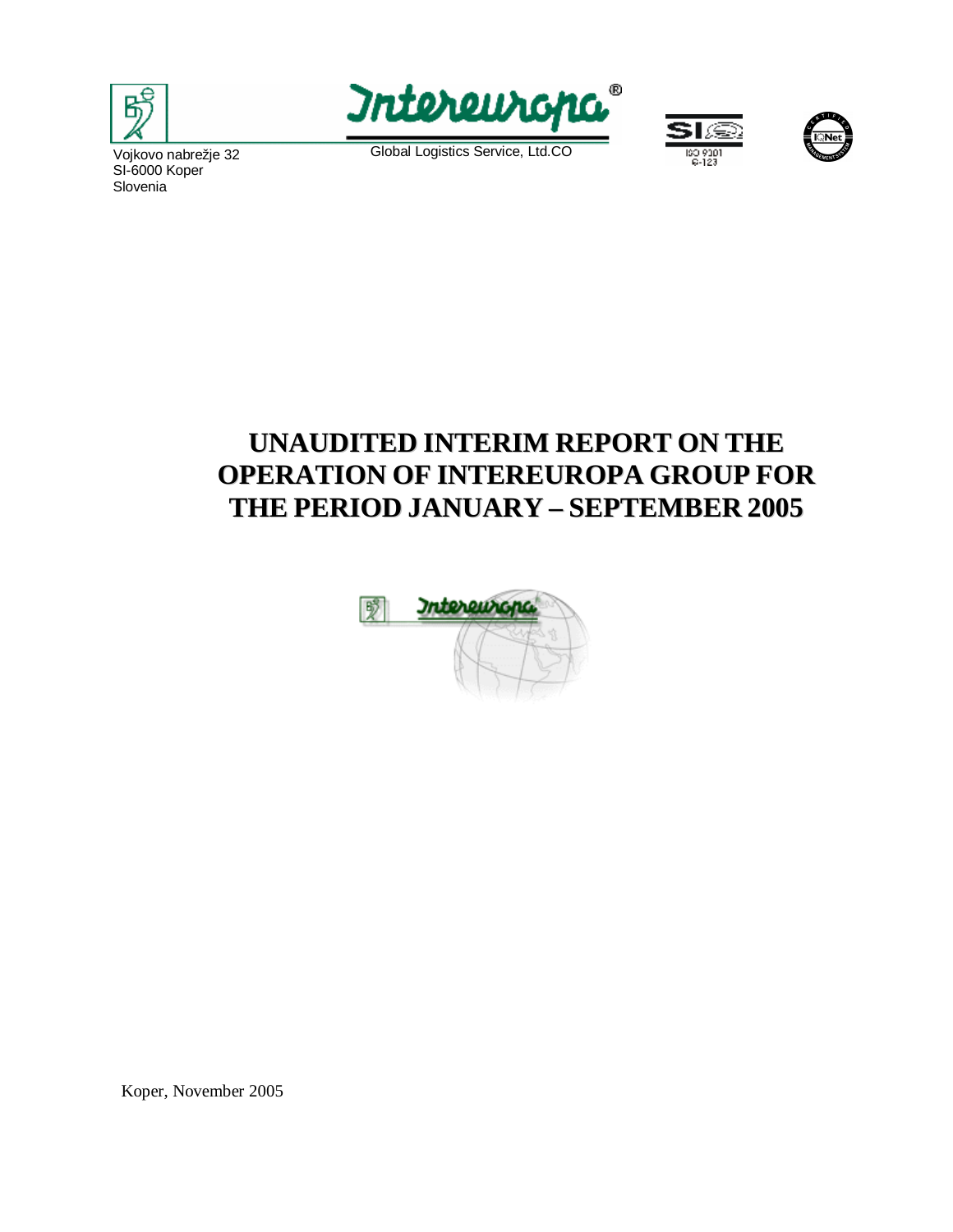INTEREUROPA d.d. is publishing this **Interim Report on the Operation of Intereuropa Group from January to September 2005** in accordance with the Ljubljana Stock Exchange Rules (Ljubljanska borza d.d., Ljubljana.

The Report will be available for perusal on the web site of INTEREUROPA d.d., at [www.intereuropa.si](http://www.intereuropa.si) from 25. November 2005.

## *CONTENTS*



| $\mathbf{A}$ . |                                                                                           |  |
|----------------|-------------------------------------------------------------------------------------------|--|
| <b>B.</b>      |                                                                                           |  |
|                |                                                                                           |  |
|                |                                                                                           |  |
|                |                                                                                           |  |
|                |                                                                                           |  |
|                |                                                                                           |  |
|                |                                                                                           |  |
|                |                                                                                           |  |
|                |                                                                                           |  |
|                |                                                                                           |  |
| D.             |                                                                                           |  |
| $\mathbf{E}$ . |                                                                                           |  |
|                | 2. UNAUDITED FINANCIAL STATEMENTS OF THE PARENT COMPANY INTEREUROPA D.D.,,,,,,,,,,,,,, 18 |  |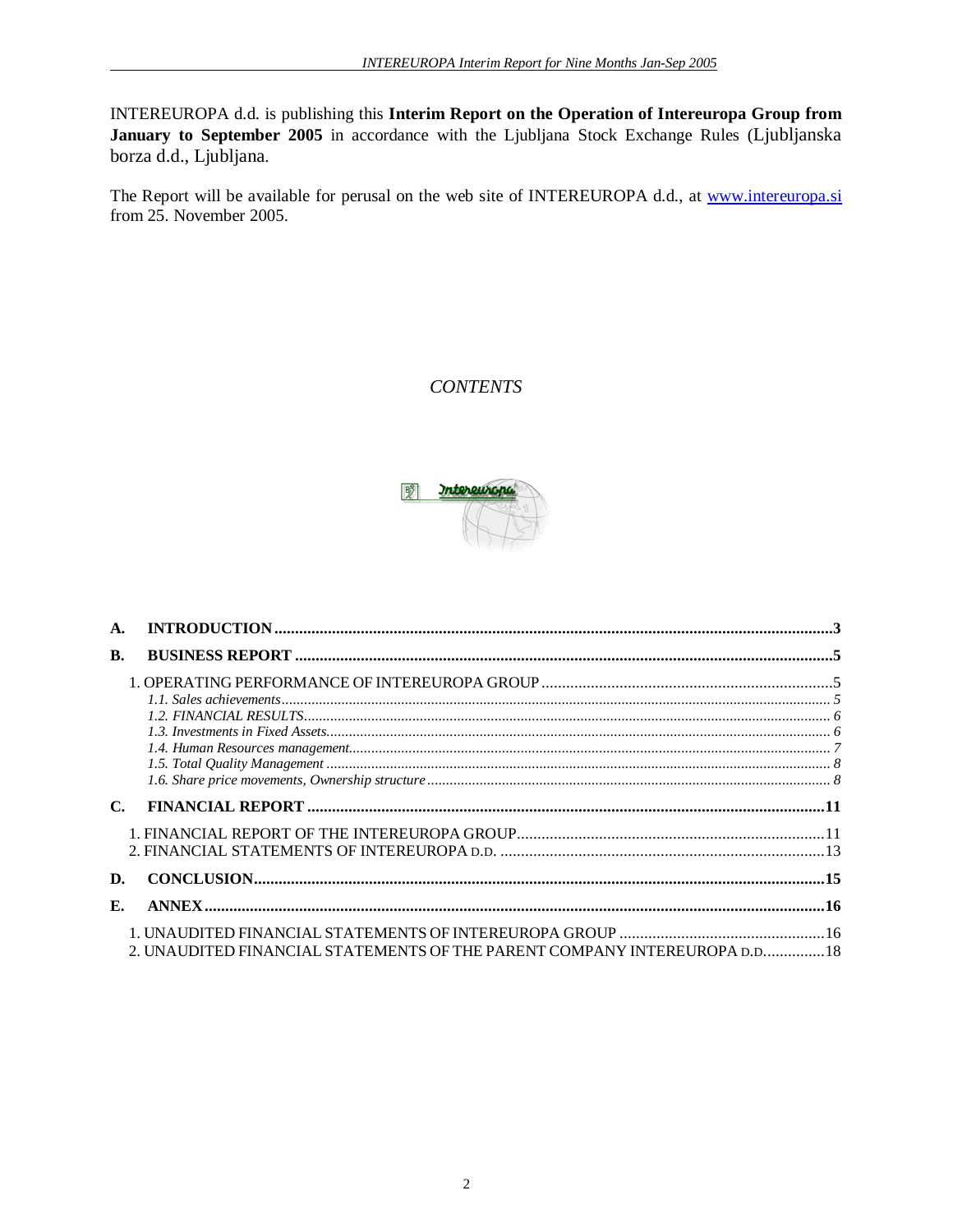# **A. INTRODUCTION**

In the reporting period January-September 2005, Intereuropa Group stayed on the level of last year's net sales revenues<sup>1</sup>, despite a  $6.4\%$ -loss of income after Slovenia's accession to the EU. As regards the sales results, the Group was 8.0% below the plan, but the positive trends of the last two quarters and the newly commissioned logistical facilities, point to a minimal underachievement of targets by the year-end. With the net profit of SIT 1.8 billion, we were able to achieve the net return on equity of 6.7 %, which ranks Intereuropa among the more profitable companies of those listed on the Ljubljana Stock Exchange,

with profitability above the average.

### **The key achievements of this period:**

- Net Sales Revenues à 37.2bn SIT
- Net Profit à SIT 1.77 bn

 $\overline{a}$ 

Net return on equity  $\hat{a}$  6.7 %

### **Major events in the first quarter:**

- The 13<sup>th</sup> Annual General Meeting of Intereuropa d.d. informed the shareholders with the Annual Report for 2004 by the Managing Board, resolved on the use of accumulated profit and on the changes and amendments to the Statute of the Company, and fixed the participation of the Managing and Supervisory Board in the Company's profit. Appointment of Auditors for the year 2005.
- The UPS Branch of Intereuropa d.d. launched a charitable effort 'Help the sick new-borns', collaborating with the Society to support premature infants, aiming to collect the funds for purchasing ultra-sonic equipment for premature infants in the intensive care and therapy of the critical newborns (EINT) in the maternity hospital in Ljubljana.
- The representatives of Intereuropa took part in this year's annual business conference organised by the Hellmann Worldwide Logistics v Sao Paulo (Brazil), focusing on the maritime and airfreight services.
- The largest international freight forwarding organization, FIATA, organized this year's world congress in Moscow, attended by the participants from Intereuropa.
- The Supervisory Board member Mr Ernest Gortan declared on 26 September 2005 to resign from his function in the Supervisory Board of the Company Intereuropa d.d.. On the same day the shareholder Luka Koper d.d. (plc), whose shareholding amounts to 24.56% of all shares of Intereuropa d.d., requested to convene the General Meeting, with the following agenda: "Supplementary election of a new member of the Company's Supervisory Board".
- The expansion of our groupage/ consolidation range of services (new lines to Lithuania, Latvia, Estonia and Russia, new partnerships in Turkey and Great Britain), of maritime and shipping agency operations (enhanced operations of the Branch in Rijeka with the first agency of the biggest container ship that has ever sailed to the port of Rijeka), and express services (new services of the international corporation for express package delivery – UPS).
- Opening new logistical facilities: A modern logistical terminal in Logatec, a new distribution warehouse in Celje (to supply the Italian discount chain – Eurospin), new logistical facilities in Dugopolje/Split in Croatia, and the new throughput warehouse in Ljubljana that supports two logistical products: groupage and express services.
- Award to our affiliate Interagent d.o.o. (Shipping Agency) conferred by the Shipowners EUKOR Car Carriers, Seoul, recognising Interagent as their best shipping agent in 2004.
- Successful BVQI re-certification audit of the quality management system under the ISO 9001: 2000 standard for Interagent d.o.o.

<sup>1</sup> Having regard that the Czech company Speka, spol. s.r.o., Prague, whose share in the sales revenues of the Group amounts to 1.7%, is no longer included in the Intereuropa Group after the first quarter of this year (2005).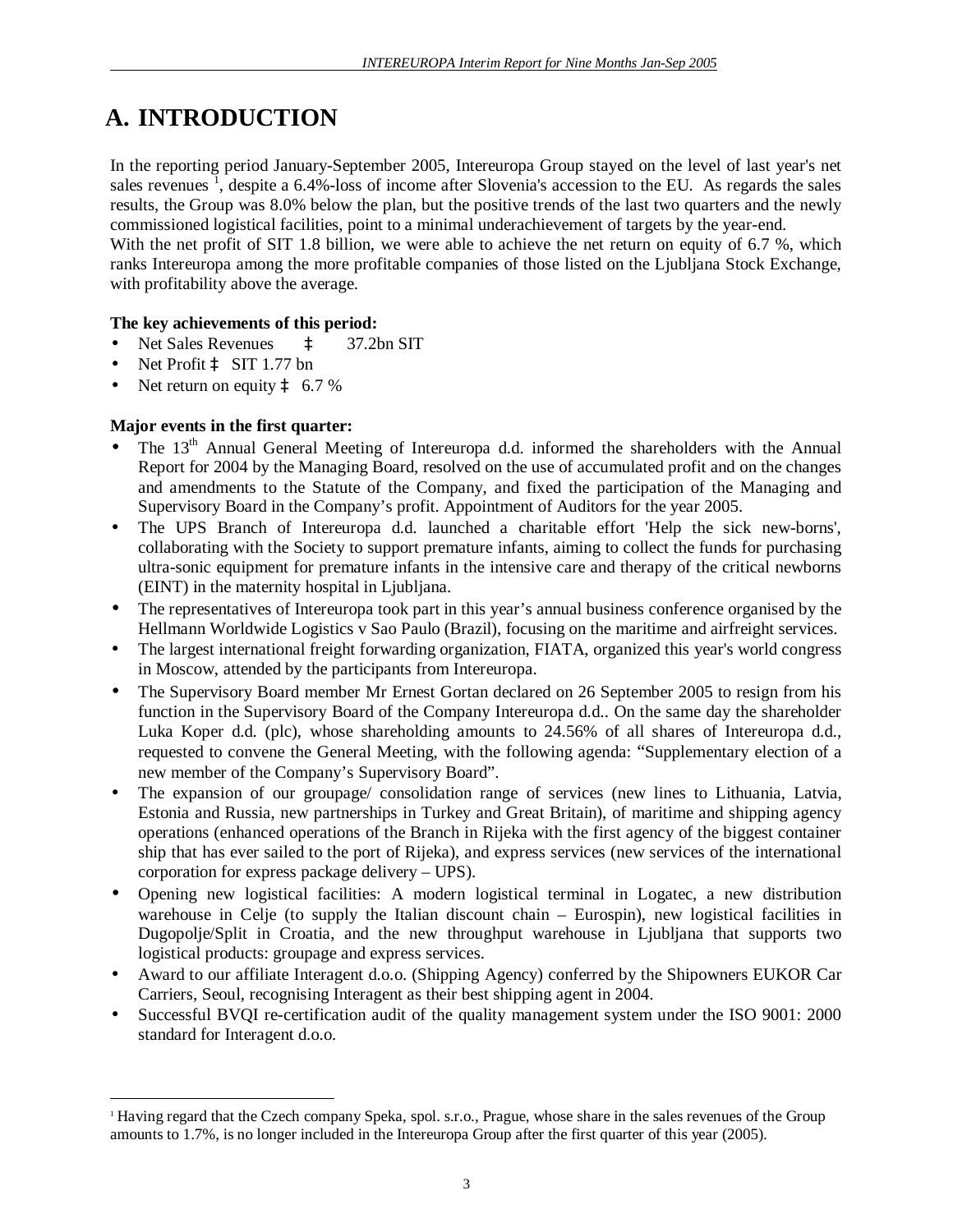- Intereuropa d.d. joined the humanitarian aid programme to people in the distressed area of Sri Lanka, organized by Karitas, a Slovenian humanitarian organization, Furthermore, Intereuropa also sponsored the transportation of a large humanitarian aid shipment (clothing and footwear) to Sarajevo.
- Entering into a Contract on a Project on IT supported logistical processes (ISPRO) between Intereuropa d.d. and an Italian-French company WEXLog, on efficient implementation of the IT Solution, adequate to support the integral logistical services.
- The Group organised traditional 21<sup>st</sup> sports games and socializing event, known as "Intereuropiada", in Ankaran, where 560 employees took part in various sports and games.

### **Major events after the closing of the accounting period:**

- Intereuropa shares (IEKG) included in the the Ljubljana Stock Exchange First Listing;
- With 1 October 2005, the associated company Intereuropa-FLG d.o.o., 100% owned by Intereuropa d.d., started operations. With effect of that day, the Branch Office for railway transport 'Železniški promet Intereuropa d.d.' closed down.
- The convocation of the 14th General Meeting if Intereuropa d.d., and the amendment to the Agenda thereof, to be held on 15 November 2005.

#### **Consolidated Companies**

As of 30 September 2005, the INTEREUROPA GROUP comprised the controlling company INTEREUROPA d.d. (the Parent) and the following affiliates and associated companies:

*Table: Affiliated companies of the Intereruopa Group, and the shareholding by the Parent Company as of 30 September 2005* 

|    | <b>Subsidiary</b>                                  | <b>Equity</b><br><b>Shareholding</b> |
|----|----------------------------------------------------|--------------------------------------|
| 1  | Intereuropa IT d.o.o., Koper                       | 100.00%                              |
| 2  | Interzav d.o.o., Koper                             | 71.28%                               |
| 3  | Interagent d.o.o., Koper                           | 100.00%                              |
| 4  | Intereuropa Transport d.o.o. Koper                 | 100.00%                              |
| 5  | Intereuropa, Logističke usluge d.o.o., Zagreb      | 99.94%                               |
| 6  | Intereuropa Sajam, d.o.o., Zagreb                  | 51.00%                               |
| 7  | Intereuropa RTC d.d., Sarajevo                     | 89.29%                               |
| 8  | Intereuropa Skopje d.o.o., Skopje                  | 99.56%                               |
| 9  | Intereuropa - East d.o.o. Moskva                   | 100.00%                              |
| 10 | A.D. Interjug-AS, Beograd                          | 73.62%                               |
| 11 | TEK ZahidTransServis, Užgorod                      | 66.67%                               |
| 12 | Intereuropa S.A.S., Saint Pierre de Chandieu       | 67.60%                               |
| 13 | Intereuropa, Transport & Spedition GmbH, Troisdorf | 90.48%                               |
| 14 | Schneider & Peklar GmbH, Dunaj                     | 100.00%                              |

*Table: Associated companies of the Intereruopa Group, and the shareholding by the Parent Company as of 30 September 2005* 

| <b>Associated Company</b>  | Equity<br>Shareholding |
|----------------------------|------------------------|
| Adriafin d.o.o., Koper     | 24.28%                 |
| AC-Interauto d.o.o., Koper | 40.00%                 |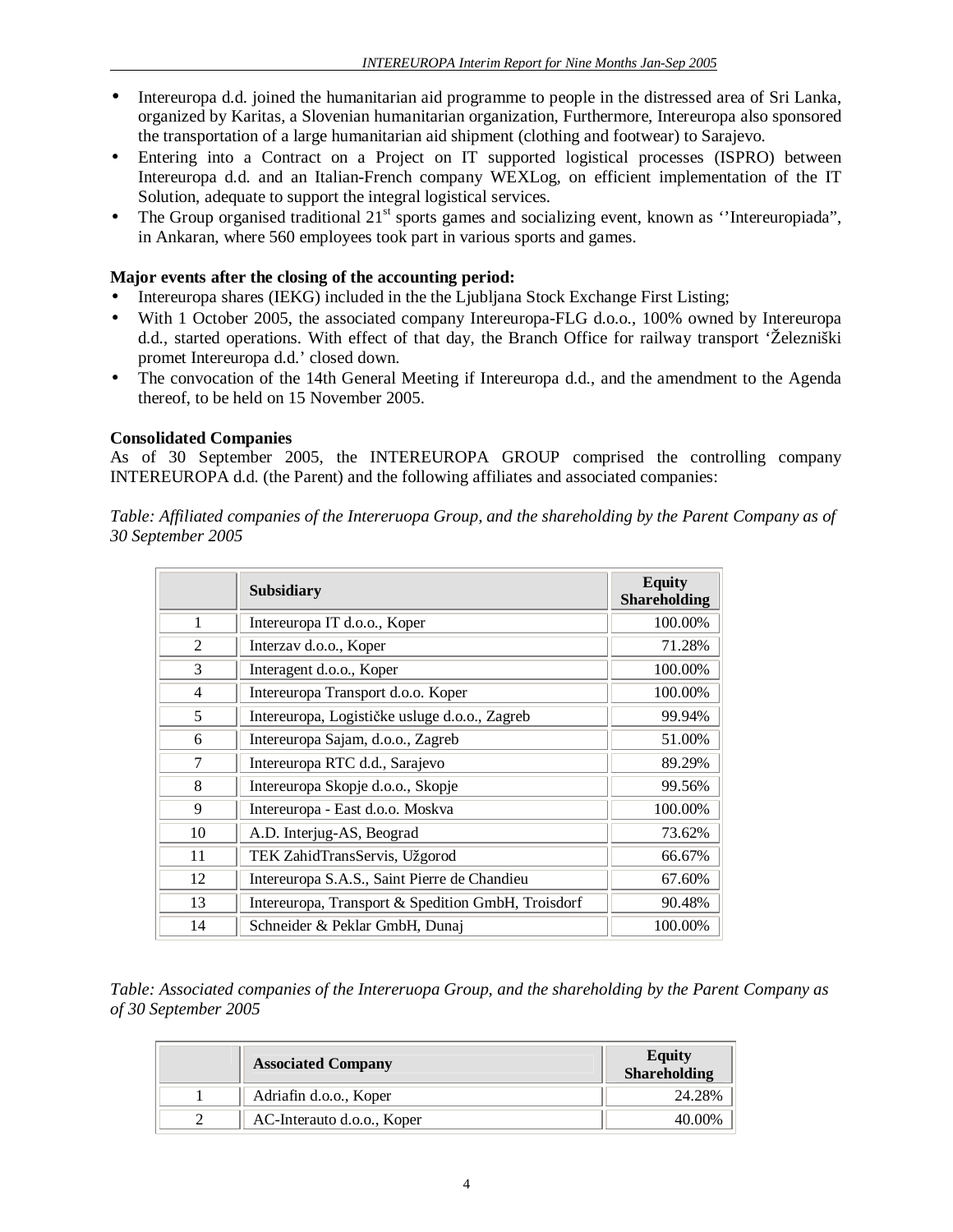The Czech company Speka, spol. s.r.o., Prague, was included in the Intereuropa Group only for the first quarter of this year (2005), however, due to intended disposal of this affiliate (a resp. letter of intent), it was excluded from the consolidated financial statements with effect from the half-year.

# **B. BUSINESS REPORT**

# *1. OPERATING PERFORMANCE OF INTEREUROPA GROUP*

# **1.1. Sales achievements**

The Group's net sales revenues amounted to SIT 37.2 billion in the reporting term, which was 8.0% below the planned result. The sales results show an even smaller difference from the plan compared with the half-year's results, despite low-season month August. The underachievement of the plans can still be attributed to the lower, season-dependent results in the first quarter of the year, while in September, all expectations were outstripped. In the light of positive trends and commissioning the new logistical facilities, we expect that our end-of-year result will be very close to the plan, with a minimal variance.

In part, the underachievement of the plan and last year's income can be attributed to the exclusion of the affiliate Speka spol. s.r.o., Prague, from the Group financial statements with effect from the first quarter of the year. The bearing of Speka on the net sales revenues amounts to 1.7%.

|   | <b>Business Area</b>  | 3Q 2005 | <b>Structure</b> | <b>Index</b><br>2005/Plan | <b>Index</b><br>2005/2004 |
|---|-----------------------|---------|------------------|---------------------------|---------------------------|
|   | <b>Land Transport</b> | 19.346  | 52%              | 97                        | 101                       |
| 2 | Terminal services     | 3.393   | 9%               | 84                        | 93                        |
| 3 | Customs services      | 3.626   | 10%              | 87                        | 68                        |
| 4 | Sea Freight           | 8.045   | 22%              | 89                        | 114                       |
| 5 | Air Freight           | 2.032   | 5%               | 91                        | 103                       |
| 6 | Other services        | 721     | 2%               | 90                        | 101                       |
|   | <b>TOTAL</b>          | 37.162  | 100%             | 92                        | 98                        |

*Table: Net sales revenues of the Intereuropa Group according to business segments and countries, in million SIT* 

| Country         | 3Q 2005 | <b>Structure</b> | <b>Index</b><br>2005/Plan | <b>Index</b><br>2005/2004 |
|-----------------|---------|------------------|---------------------------|---------------------------|
| Slovenia        | 28.556  | 74%              | 91                        | 89                        |
| Croatia         | 5.612   | 10%              | 94                        | 105                       |
| Other countries | 2.993   | 16%              | 85                        | 121                       |
| <b>TOTAL</b>    | 37.162  | 100%             | 92                        | 98                        |

According to the business segments we find that the highest growth recorded in this business segment compared with the comparable term a year ago, was achieved in sea-freight, with RO-RO product at the forefront. In continental transport, groupage services are subject to the pressures of competition and the earnings are shrinking. Similar applies also to other continental transport and air-freight products. In terminal services, a fall in revenues is presented which was entirely a consequence of the revenues from customs broking generated in this segment a year ago, while we suffered a 30% loss of income in the segment of customs services.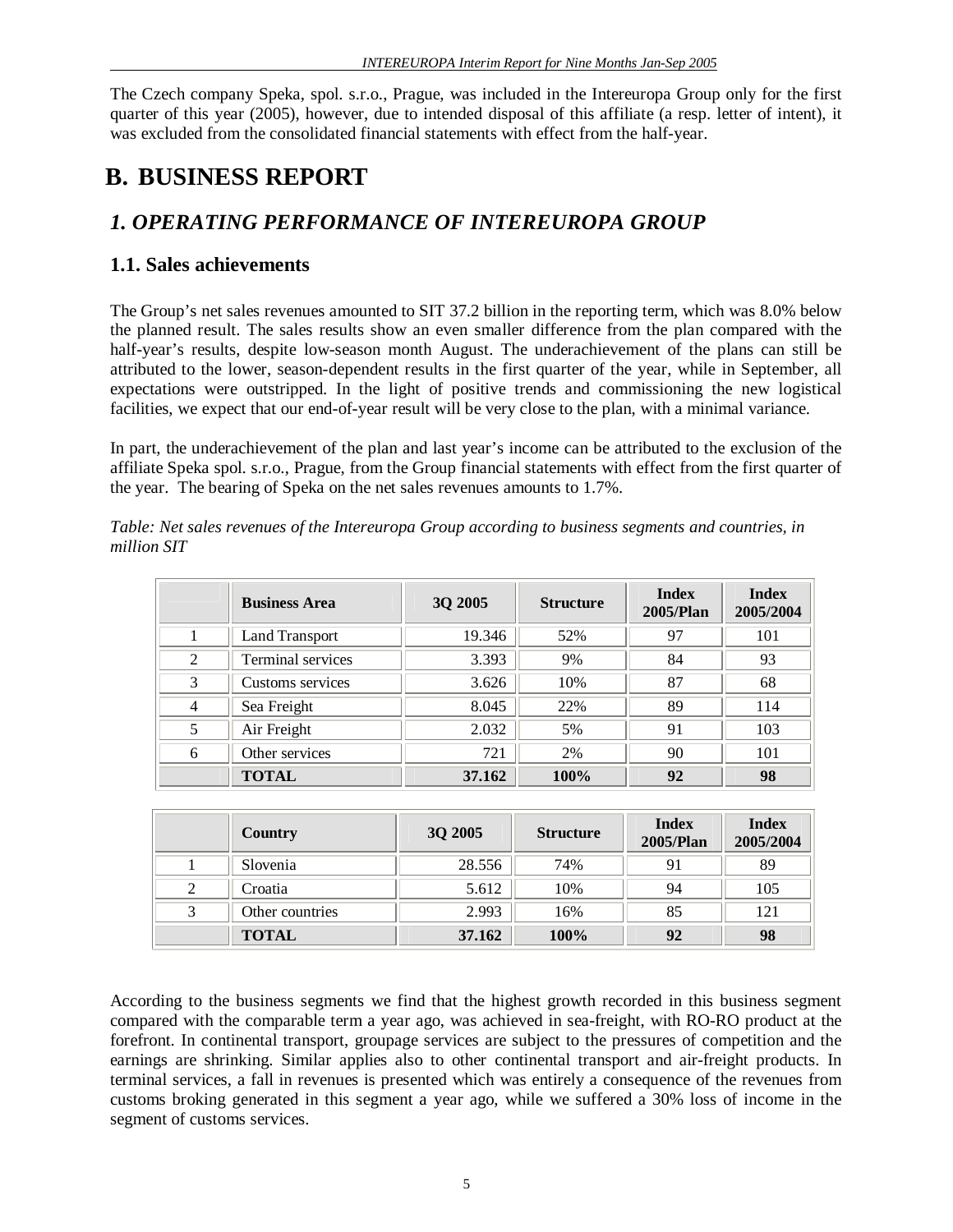Despite such a loss of income during the year ago, we have set the sales targets on an even higher level than last-year's, which required a number of additional activities in the market. In the segment of continental services, in which the groupage and railway services are noteworthy, we are approaching to the sales targets; in terminal services we expect additional revenues from investments activated by the year-end, in sea-freight we perceive a growing trend and more favourable USD rates, and the air-freight segment is expected to improve. Therefore, we expect an approximation to the annual sales plan and to exceed the results achieved in 2004, despite a 6.4%-loss of income due to a fall in customs services after Slovenia's accession to the EU.

# **1.2. FINANCIAL RESULTS**

The net profit achieved, SIT 1,771m, means a 6.65% net return on equity on a yearly level, and 12% below the plan.

The impact of lower income than planned can be perceived also in the financial results' variance from the plan: although the income was lower by SIT 3.2bn, the operating profit or loss was only 400 m behind the plan. The highest reduction (adjustment to the plan of revenues) can be seen in the cost of materials and services that represent 72% in the revenue structure.

Compared with 2004 and the extraordinary situation or events of that year, the financial results are slightly lower, however, the indexes per Employee show an improved productivity and added value in this year. In the structure of liabilities, the share of capital is 60%, the equity to long-term assets ratio is 1.01, and the short-term ratio above 1.0 points to the financial stability and strength of the Group that continues to be ranked to the "A-Rating Class" of financial standing.

| <b>Item / Ratio</b>                                        | 3Q 2005 | <b>2005 Plan</b> | 3Q 2004 | <b>Index</b><br>2005/plan | <b>Index</b><br>2005/2004 |
|------------------------------------------------------------|---------|------------------|---------|---------------------------|---------------------------|
| Net sales revenues                                         | 37.162  | 40.379           | 37.946  | 92                        | 98                        |
| Profit or loss from ordinary activity                      | 1.771   | 2.024            | 2.841   | 88                        | 62                        |
| <b>EBITDA</b>                                              | 2.703   | 3.447            | 3.123   | 78                        | 87                        |
| Assets *                                                   | 60.403  | 58.630           | 57.968  | 103                       | 104                       |
| Capital $*$                                                | 36.311  | 37.450           | 36.497  | 97                        | 99                        |
| Net sales revenues per<br>employee/month (in thousand SIT) | 1.945   | 2.093            | 1.845   | 93                        | 105                       |
| Value Added per employee/month<br>(in thousand SIT)        | 550     | 579              | 540     | 95                        | 102                       |
| Short-term assets/short-term<br>liabilities                | 1,13    | 1,09             | 1,14    | 104                       | 99                        |
| Net Return on Equity (yearly level)                        | 6,7%    | 7,4%             | 10,2%   | 91                        | 65                        |

#### *Table: Financial Results by Intereuropa Group in million SIT*

*\* as of the last day of the accounting period* 

EBITDA: Earnigs Before Interest, Taxes, Depreciation and Amortisation (EBITDA), \*\* as of the closing date of the reporting *period, \*\*\* average capital of the rep. period*

## **1.3. Investments in Fixed Assets**

In the first Nine Months Term of 2005, the investments in fixed assets realized by the **Intereuropa Group**  totalled SIT 3,589m, thereof SIT 2,493m in real estate, and SIT 1,096m in equipment. The annual plan of investments was completed at the rate of 52.6%.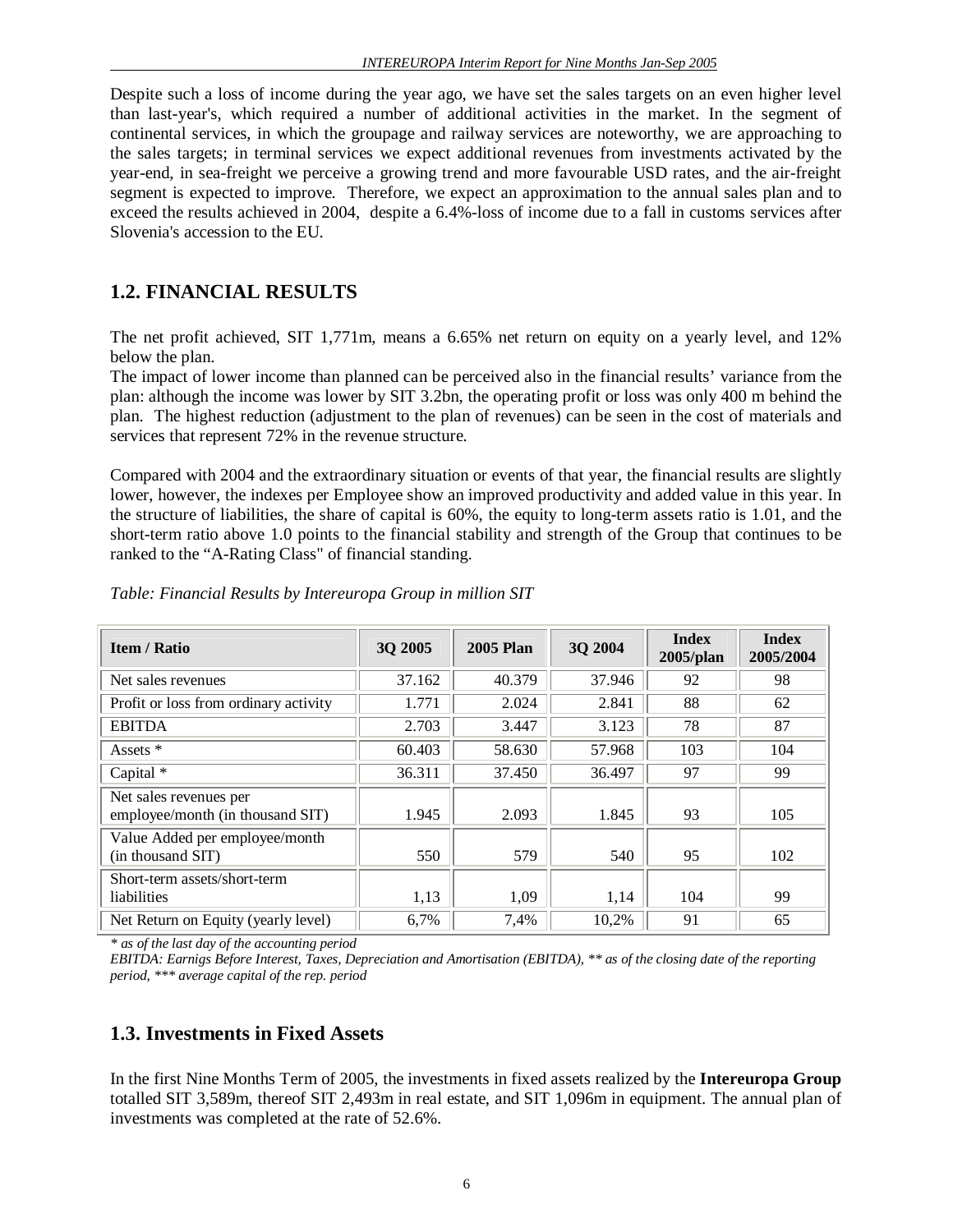|                    |       | <b>Real property</b> | Equipment |         | <b>TOTAL</b> |         | $\frac{0}{0}$           |
|--------------------|-------|----------------------|-----------|---------|--------------|---------|-------------------------|
| <b>Company</b>     | Plan  | Realiz.              | Plan      | Realiz. | Plan         | Realiz. | of annual<br>realizatio |
|                    |       |                      |           |         |              |         | n                       |
| Intereuropa d.d.   | 2.269 | 1.339                | 657       | 169     | 2.926        | 1.508   | 51,5                    |
| Other Companies    | 2.186 | 1.154                | 1.709     | 927     | 3.895        | 2.081   | 53,4                    |
| <b>GROUP TOTAL</b> | 4.455 | 2.493                | 2.366     | 1.096   | 6.821        | 3.589   | 52,6                    |

|  |  |  | Table: Overview of Investment in January-September 2005, in million SIT |
|--|--|--|-------------------------------------------------------------------------|
|  |  |  |                                                                         |

As of 30 September 2005, the investments under construction and manufacture came to **SIT 2,442m** on the Group level.

## **1.4. Human Resources management**

#### **Employment trends**

As of 30 September 2005, there were 2,179 employees in the Group, or 101 less than at the year end 2004 (2280). The number of employees in the Group has been falling in the Parent Company and in some affiliates.

#### *Table: Employees according to countries*

|   | Country         | 30.9.2005 | 31.12.2004 | <b>Variance</b><br>30.9.2005-<br>31.12.2004 | <b>Index</b><br>Jun/Dec |
|---|-----------------|-----------|------------|---------------------------------------------|-------------------------|
|   | Slovenia        | 1.288     | 1.376      | -88                                         | 94                      |
| 2 | Croatia         | 573       | 560        | 13                                          | 102                     |
|   | Other countries | 318       | 344        | $-26$                                       | 92                      |
|   | <b>TOTAL</b>    | 2.179     | 2.280      | -101                                        | 96                      |

#### **HR Development**

*Table: Education and Training in the Intereuropa Group, in SIT* 

| <b>Actually</b><br><b>Jan-Sep 2005</b> | <b>Plan Jan-Sep</b><br>2005 | <b>Indeks</b><br><b>Actually/Plan</b> | Actually/<br>em<br>ployee | Hour<br>quantity | Hour<br>quantity/em<br>ployee |
|----------------------------------------|-----------------------------|---------------------------------------|---------------------------|------------------|-------------------------------|
|                                        |                             | $3=1/2$                               |                           |                  |                               |
| 32.124.446                             | 77.471.640                  | 4,                                    | 14.743                    | 12.588           |                               |

\*The share of sales revenues allocated to education and training in Jan-Sep 2005 came to 0.2 % (same as the target set in the *Development Plan).*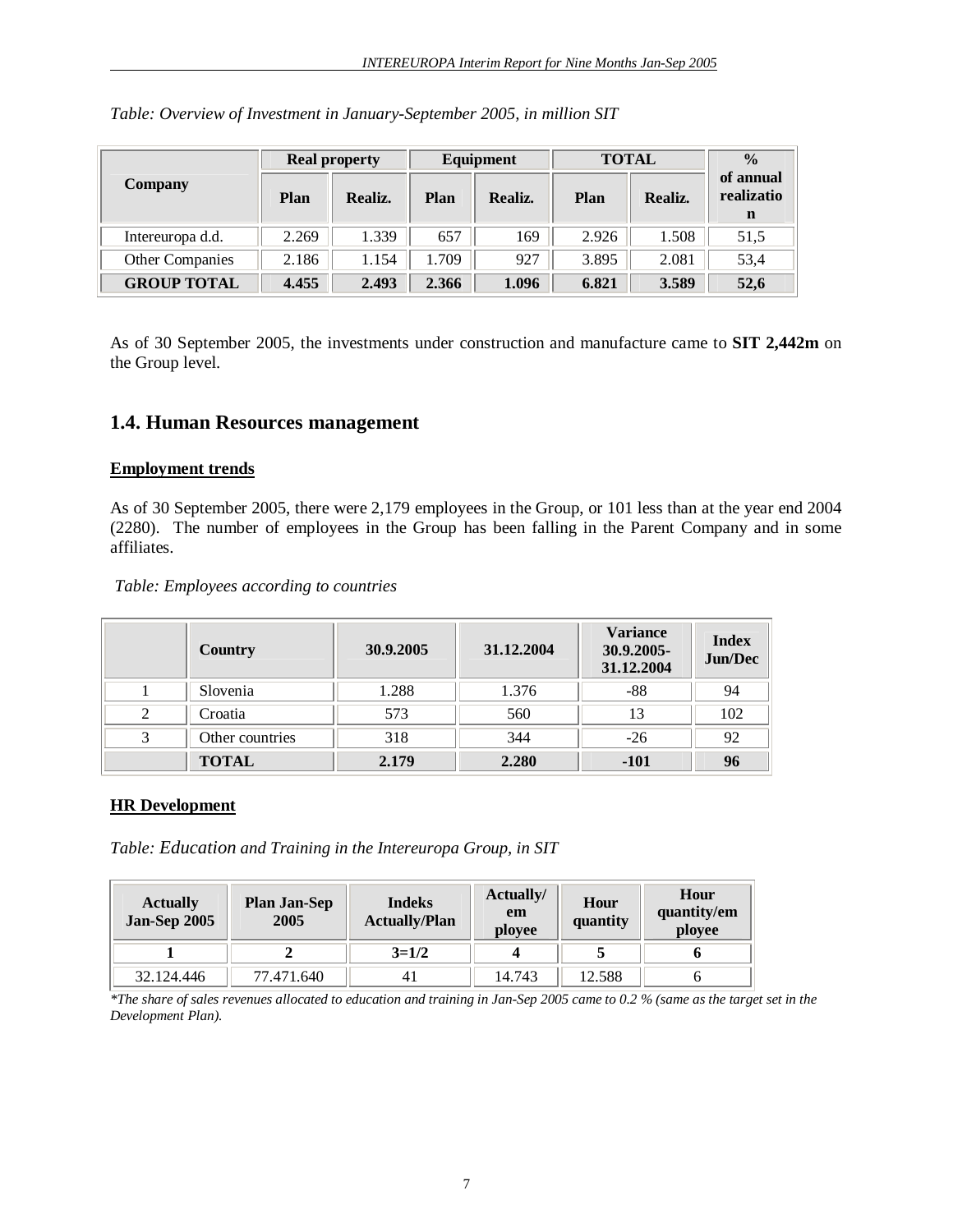#### **Occupational Safety and Health**

In this area, we agree on adequate measures to assure optimal conditions for a healthy work environment, arrange preventive check-ups of employees, active stress control programmes, and prepare the measures to control absences for sick leave.

# **1.5. Total Quality Management**

In the area of Quality Management System, the following activities, changes and improvements were undertaken in the Nine Months term:

- Focus is on maintaining the current Quality Management System (QMS) and taking part in some projects that have a bearing thereon (e.g. The HACCP System).
- In accordance with the internal audit plan, we undertook seven internal audits on the quality of process. More intense activity in this area is also planned for the autumn.
- We issued the seventh edition of the Quality Manual of the Group that highlights the changes and adaptations to the new corporate situation upon organizing the freight forwarding and logistics division and in Intereruopa d.d..
- We provided professional support to our organizational units that were getting ready for the regular external QMS Audit, to be performed by the SIQ Certification Establishment. In the reporting period, the BVQI certification institution undertook the re-certification of the management system in the affiliate Interagent d.o.o. External auditors have favourably assessed the maintenance of the QMS in all processes and in all organizational units, selected at random.

The top management of the Group, as well as other executives, place a great value on the efficiency of processes and management proficiency, which is also underlying for the success in the continual improvement process, consisting of the corrective and preventive measures, project-oriented approach to the development of processes and products, and the application of other contemporary methods and tools.

## **1.6. Share price movements, Ownership structure**

#### **Share Trading**

The Ljubljana Stock Exchange established on 3 October 2005, within the existing SE listing, a new elite listing for corporations that excel in terms of solvency, size and transparency of operations. The corporations included in this prime listing are committed to satisfy the highest internationally comparable reporting standards, which also assures a further approximation of the Slovenian Securities Market to international investors, and an enhanced recognizability of the Company in the international environment.

The Management Board of the Ljubljana Stock Exchange (SE) adopted on 28 September a decision that with effect from 3 October 2005, the Intereuropa shares (designation IEKG) shall be included in the First Listing of the Ljubljana SE due to compliance with all the three liquidity criteria, and the criterion of the minimum average market capitalization.

In the Nine Months, the turnover with the IEKG share was moderate, amounting to SIT 1,863m. Trading comprised 337,571 shares. The growth of the average rate of the IEKG share went down after the first quarter and recorded a fall of 23 percent in the period referred to. The negative trends in share prices was also reflected in the SBI20 Stock Exchange Index, which lost 10 percent of its value in that period. The Net Profit per Share ratio (*net profit for ordinary shares divided by the number of ordinary shares*) in the first quarter came to SIT 149,78 (SIT 199.71 on the yearly level). It is 13% lower as year before, in view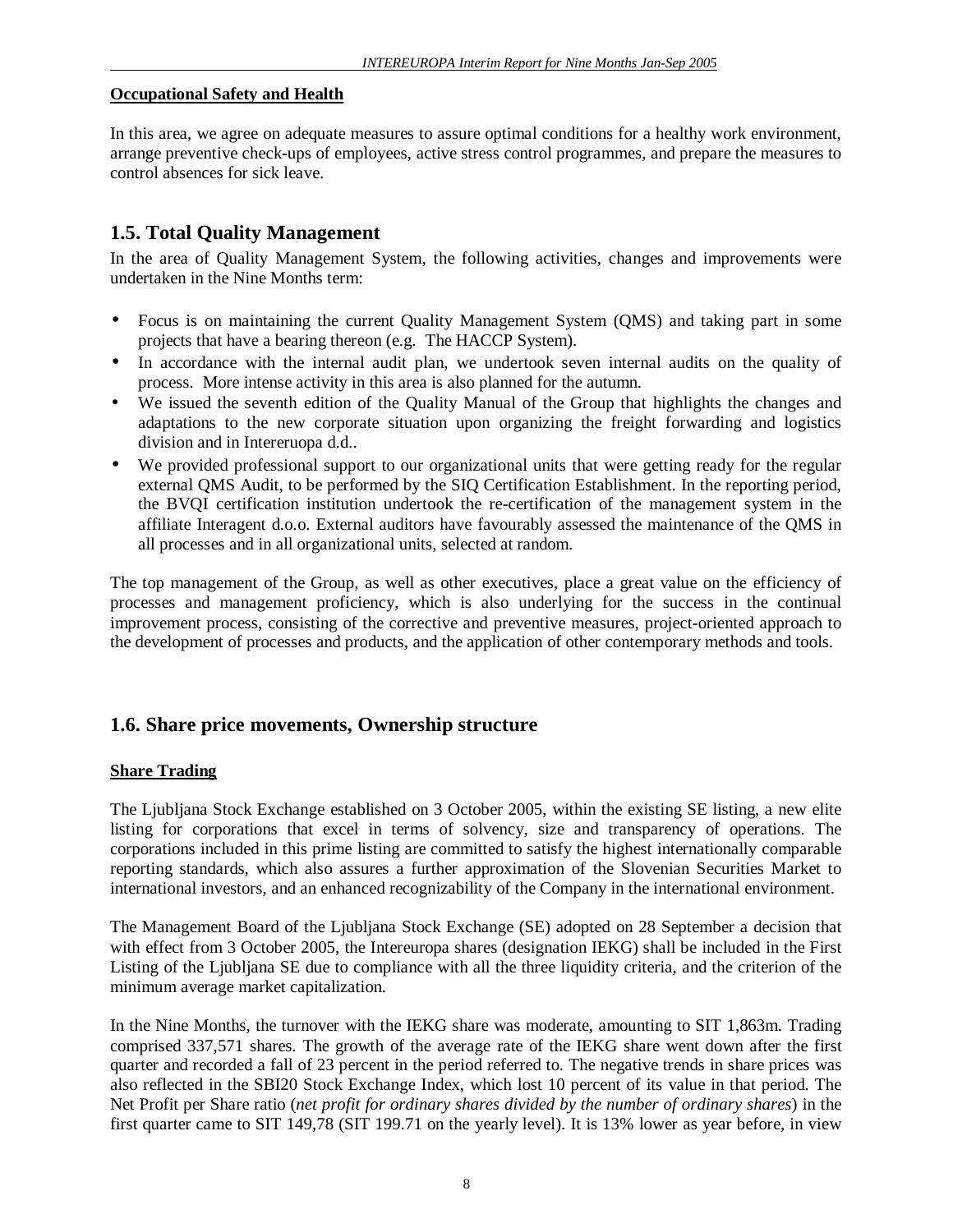of the comparable data for 2004<sup>2</sup>. The book value of the share (*capital as of 30 September 05 divided by number of ordinary shares*) as of 30 September 2005 amounts to SIT 4,480,26 SIT.



*Figure: The movement of rates of Intereuropa Share and Slovenian Stock Exchange Index (SBI) in the term January-September 2005*

### **Ownership**

 $\overline{a}$ 

The shareholding was increased by Luka Koper d.d. (Port of Koper plc), Istrabenz d.d. and VS Triglav Steber I d.d.. Shares were sold by minor shareholders. There were no other major changes.

sep

apr

<sup>&</sup>lt;sup>2</sup> The accounting policy, changed in 2004, concerning the revaluation of the long-term financial investments in subsidiaries, results in changes of the profit and loss account of the parent company INTEREUROPA d.d. Therefore, we need to consider the comparable data for the period January-March 2005.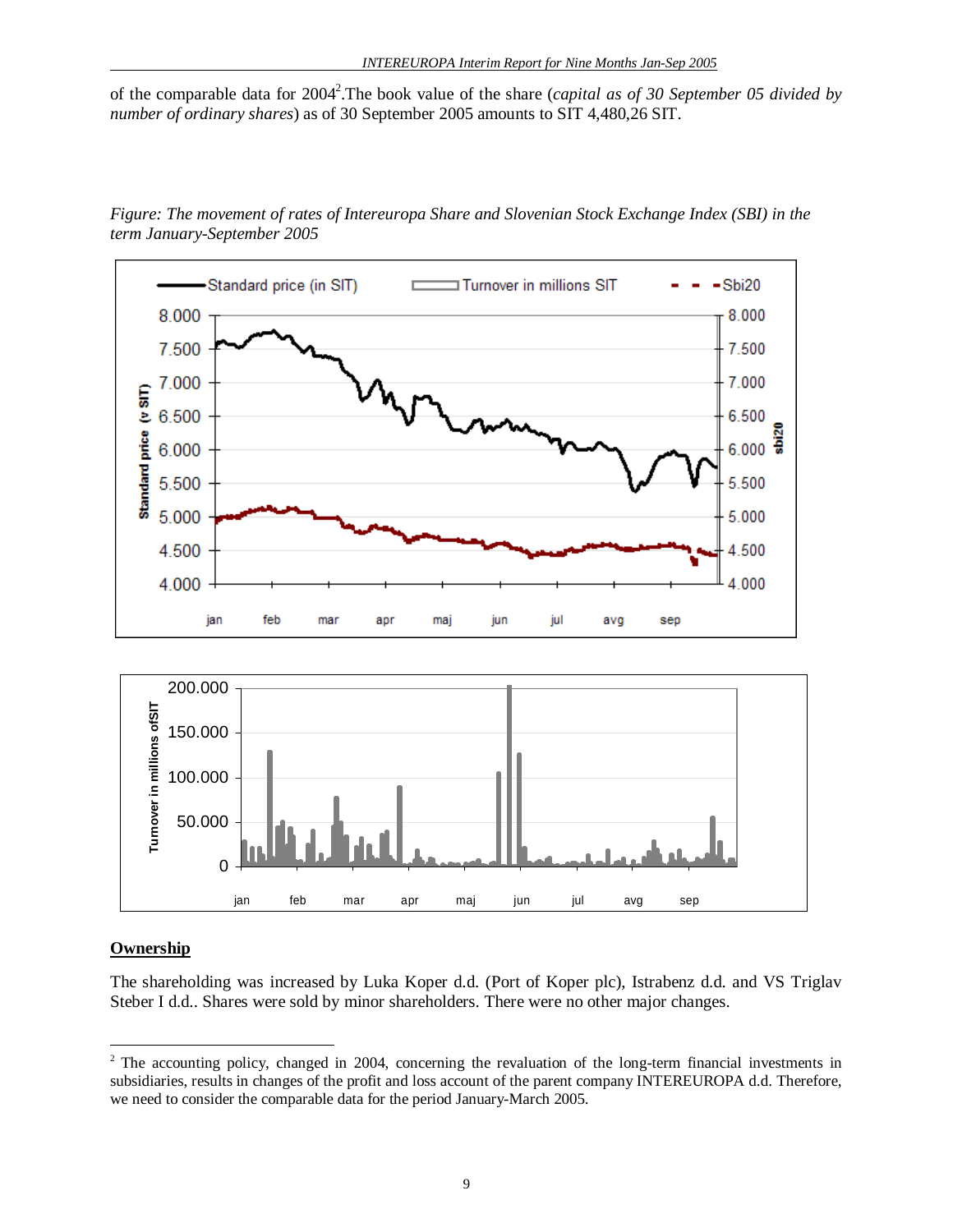|                      | 30.09.2005   |              | 31.12.2004   |              | <b>Index</b>   | Number of           |
|----------------------|--------------|--------------|--------------|--------------|----------------|---------------------|
|                      | N. of shares | <b>Stake</b> | N. of shares | <b>Stake</b> | <b>Jun/Dec</b> | <b>Shareholders</b> |
| Individuals          | 1.721.002    | 21,77%       | 1.780.738    | 22,53%       | 97             | 4.316               |
| - of which employees | 651.450      | 8,24%        | 691.342      | 8,75%        | 94             | 573                 |
| Luka Koper           | 1.940.513    | 24,56%       | 1.833.477    | 23,20%       | 106            |                     |
| Other companies      | 597.386      | 7,56%        | 515.666      | 6,53%        | 116            | 179                 |
| Financial companies  | 1.890.441    | 23,92%       | 1.696.933    | 21,47%       | 111            | 58                  |
| Kapitalska družba*   | 793.955      | 10,05%       | 794.243      | 10,05%       | 100            | 5                   |
| Investment ompanies  | 959.116      | 12,14%       | 1.281.356    | 16.22%       | 75             | $\mathbf{r}$        |
| <b>SKUPAJ</b>        | 7.902.413    | 100,00%      | 7.902.413    | 100,00%      |                | 4.566               |

## *Table: The shareholders structure as of 30 September 2005*

*\*Includes KSPPS, KVPS and SODPZ, PPS (First Pension Fund)* 

#### *Table: Major shareholders as of 30 Sept. 2005*

|                | <b>Shareholder</b>                 | N. of shares<br>30.09.2005 | N. of shares<br>31.12.2004 | <b>Stake</b><br>30.09.2005 | <b>Index</b><br><b>Jun/Dec</b> |
|----------------|------------------------------------|----------------------------|----------------------------|----------------------------|--------------------------------|
|                | LUKA KOPER, D.D.                   | 1.940.513                  | 1.833.477                  | 24,56%                     | 106                            |
| 2              | KAPITALSKA DRUŽBA, D.D.            | 721.490                    | 719.797                    | 9,13%                      | 100                            |
| 3              | INFOND HOLDING, D.D.               | 459.248                    | 459.248                    | 5,81%                      | 100                            |
| $\overline{4}$ | INFOND ID, D.D.                    | 348.139                    | 356.266                    | 4,41%                      | 98                             |
| 5              | <b>ISTRABENZ D.D.</b>              | 291.424                    | 195.450                    | 3,69%                      | 149                            |
| 6              | VS TRIGLAV STEBER I, D.D.          | 239.123                    | 220.371                    | 3,03%                      | 109                            |
| 7              | ZLATA MONETA I D.D.                | 230.887                    | 226.387                    | 2,92%                      | 102                            |
| 8              | ZAVAROVALNICA TRIGLAV, D.D.        | 213.640                    | 218.640                    | 2,70%                      | 98                             |
| 9              | MODRA LINIJA D.D.                  | 136.986                    | 139.049                    | 1,73%                      | 99                             |
| 10             | KD RASTKO, delniški vzajemni sklad | 134.432                    | 134.432                    | 1,70%                      | 100                            |

#### **Own shares**

Intereuropa has not got any own shares, and it does not intend to create the fund of own shares in the current year (2005).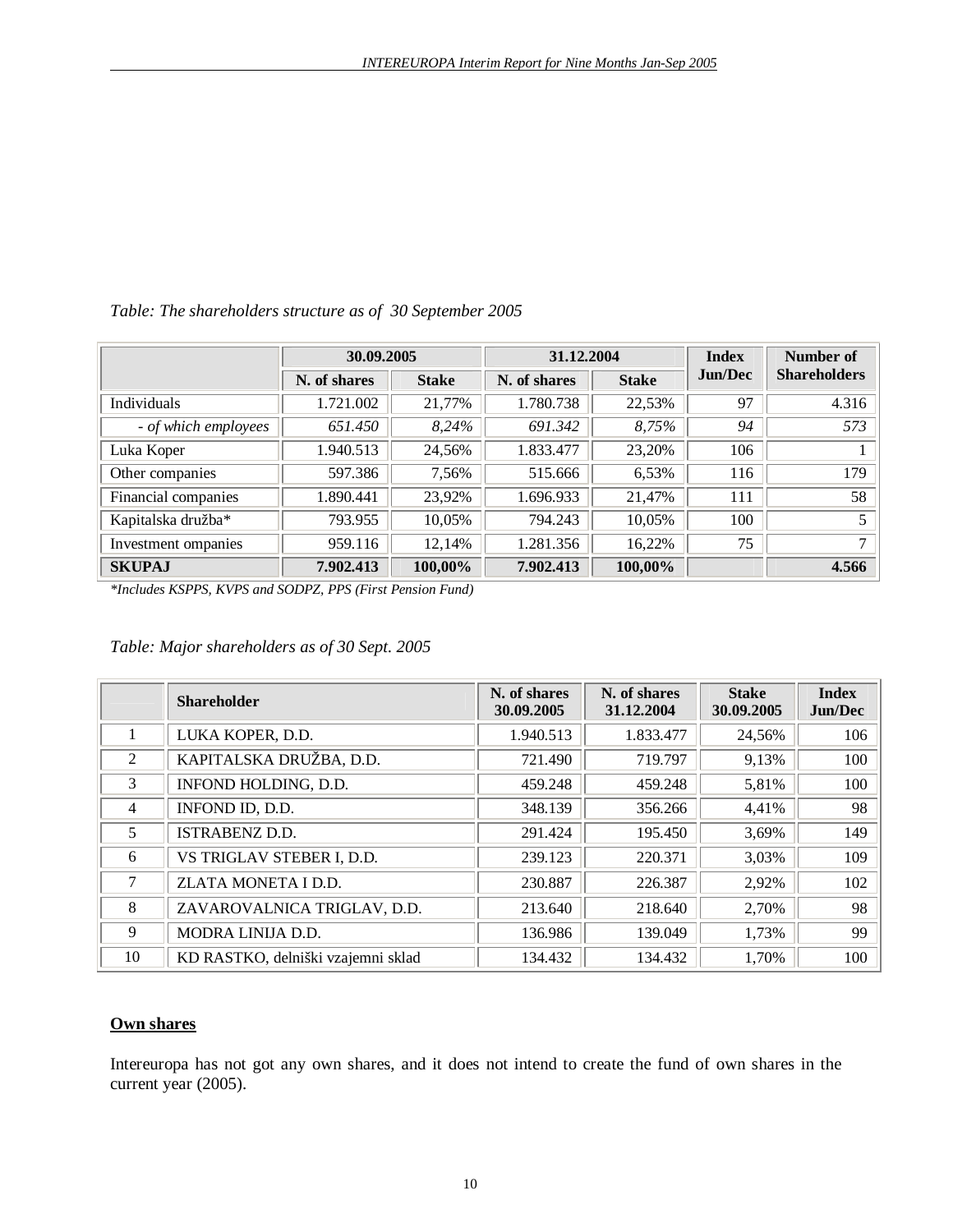# **C. FINANCIAL REPORT**

The consolidated financial statements for the Group, and the financial statements for the Parent Company are prepared in accordance with the law and the Slovenian Accounting Standards (SAS).

For the year 2004 and the period January-September 2005, we **changed the accounting guideline** concerning the recognition of the revaluation effect of long-term investments in the equity of affiliates according to the **equity method** in the financial statements for the Parent Company. The specific equity revaluation adjustment relating to long-term investments is increased by the relating net profit of the affiliated companies, as contrasted to the comparable period January-September 2004, when the financial revenues were recognised for the relating net profit of the affiliates.

The equity method of the valuation of long-term investments in affiliated companies is only applied in the Parent Company. The changed accounting guideline has no impact on the financial statements of the Group, as the related net profits of the affiliates are integrated in the Group's statements through the sum of individual statements, and the effect of the equity method for the Parent Company is segregated in these financial statements.

# *1. FINANCIAL REPORT OF THE INTEREUROPA GROUP*

As of 30 September 2005, the Intereuropa Group comprised the Parent Company Intereuropa d.d. and the Affiliates, as follows:

- Intereuropa Transport d.o.o., Koper
- Interagent d.o.o., Koper (Shipping Agency)
- Intereuropa IT d.o.o., Koper
- Interzav d.o.o., Koper (Insurance Broker)
- Intereuropa, Logističke usluge (Logistical Services) d.o.o., Zagreb.
- Intereuropa Sajam d.o.o., Zagreb (Fairs & Exhibitions)
- Intereuropa Skopje d.o.o., Skopje
- Intereuropa RTC d.d., Sarajevo
- Intereuropa East d.o.o., Moscow (Russian Fed.)
- A.D. Interjug AS, Belgrade (Serbia&Montenegro)
- Intereuropa S.A.S., Saint Pierre de Chandieu (France)
- TEK ZTS, Uzhgorod, the Ukraine
- Schneider & Peklar GmbH, Vienna (Austria)
- Intereuropa Transport & Spedition GmbH, Troisdorf (Germany)

In addition to the affiliated companies in the Group, there are two associated companies, as listed below:

- Adriafin, d.o.o., Koper
- AC-Interauto, d.o.o. Koper

The Czech affiliate Speka, spol. s.r.o., Prague, was excluded from the consolidated financial statements, as stated in the Introductory Part, on the ground of intended disposal by way of a Letter of Intent. The comparable statements of the Group (for the first half-year 2004) also comprise the Czech company.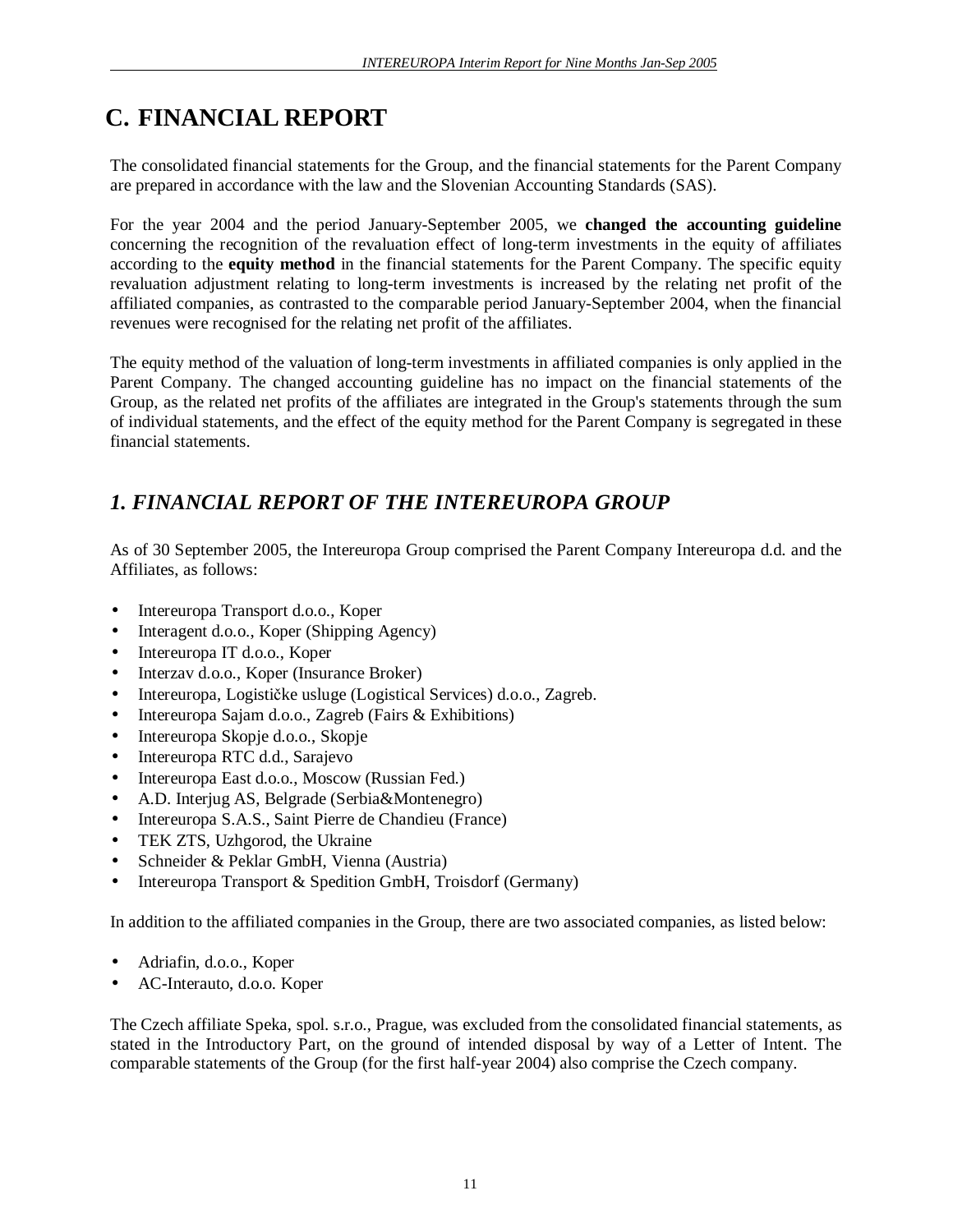#### **Notes to the Balance Sheet**

The **assets** of the Group rose by 9% as of the reporting day. The highest growth was recorded by the tangible fixed assets (buildings), and on the Liabilities side, by the Long-term and Short-term financial liabilities to banks. Despite the increased financial liabilities to banks, we maintain the financial stability: the equity represents 60% of the Liabilities of the Group (in broader sense), however, its share fell by 6 percentage points below the balance as of the cut-off date 30 September 2004.

**The Intangible long-term assets** were 4% lower than the balance as of 30.9.2004, primarily on the account of the depreciation of the goodwill resulting from the consolidation of the affiliate Schneider & Peklar GmbH. The **Tangible Fixed Assets** went up by 10%, which reflects the effect of the decrease due to depreciation and increase for new purchases or investments, resp..

**Long-term (financial) investments** were higher by 12 %, mostly on the account of the Parent Company Intereuropa d.d.

**Short-term trade receivables** represent 94% of all the receivables in the Group. Their value has risen mostly on the account of the increase in trade receivables by the Parent Company since the cut-off day. On the other hand, we have recorded an increase in the short-term operating liabilities (primarily to suppliers).

On the Group level, the **Capital** which has been recognised at SIT 36.3 billion (36,311,357 thousand). The retained net profit was deducted by SIT 1,896.579 thousand for dividend payout to shareholders, and by SIT 58.011 thousand for the participation to the members of the Managing and Supervisory Board, pursuant to the Resolution by the General Meeting.

The **Financial and Operating Liabilities** of the Group amount to SIT 21,077,747 thousand and jumped by 40 % over the figure a year ago (as of 30.09.2004). Almost 80% of the rise can be attributed to the increased long-term and short-term liabilities to banks.

#### **Notes to the Income Statement**

The **net sales revenues** on the Group level came to SIT 37,162,094 thousand and are 2% lower than last year's achievement, whereas the cost of goods, materials and services remained on the same level.

**Other operating revenues** of SIT 992,834 thousand comprise the profit from the sale of tangible fixed assets (SIT 529,557 thousand), and the revenues from the release of long-term provisions for badwill, converted into other operating revenues (SIT 411,987 thousand).

The **cost of labour** went down by 6%. Beyond doubt, that decline also resulted from the reduction in the number of employees after the accession of Slovenia to the EU.

The **Amortisation of intangible fixed assets** and **Depreciation** of tangible fixed assets stand for 90% of the write-offs, the remaining 10 % falls to the operating expenses from revaluation of the operating current assets.

The **Operating Profit or Loss** achieved in the reporting period, SIT 1,789,698 thousand, exceeds by 7% the figures of the comparable period last year, and can be primarily attributed to the profit achieved in the sale of tangible fixed assets, as well as lower depreciation costs and wages (mainly in the Parent Company).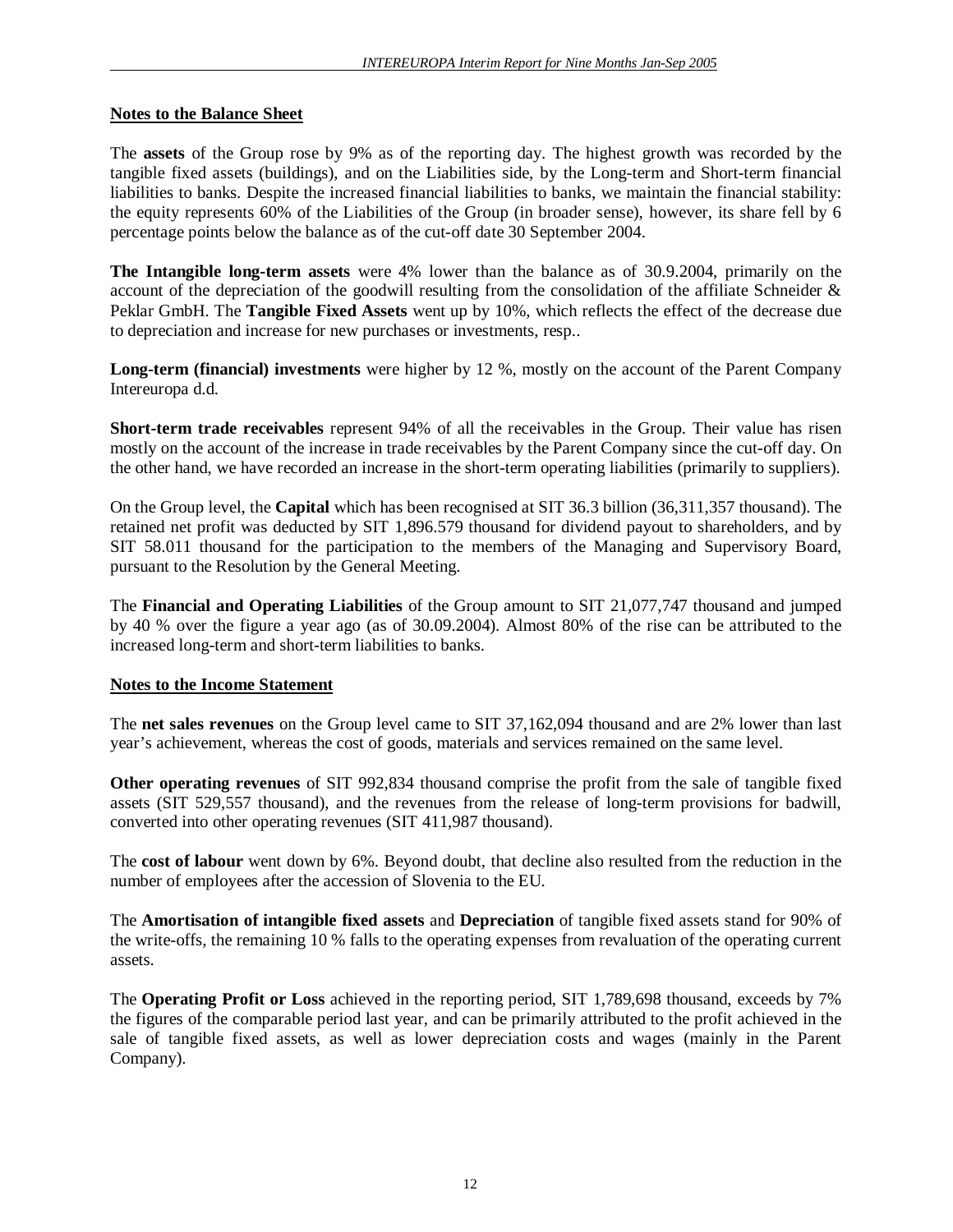In the area of **financial activities**, the financial revenues from shares amounting to SIT 538,840 thousand, originate entirely from the Parent Company. They were 73% below the last year's figure, and the balance was largely due to the reversal of long-term provisions on the account of the sale of Si.mobil d.d. shares. The financial revenues from short-term receivables, SIT 300,532 thousand, stand for Interest revenues, charged to buyers, interest revenues earned from short-term and long-term loans and deposits, and foreign exchange losses from short- and long-term liabilities.

The Intereuropa Group generated a **Net Profit** of SIT 1,770,959 thousand in the Nine Months 2005. The Net Profit of the majority equity interest amounts to SIT 1,695,263 thousand, whereas the Net Profit of minority equity interest comes to SIT 75,696 thousand.

# *2. FINANCIAL STATEMENTS OF INTEREUROPA d.d.*

## **Notes to the Balance Sheet**

**The Balance Sheet Total** has risen by SIT 3,707,828 thousand over the comparable cut-off date last year.

**Tangible Fixed Assets** have risen, despite depreciation and sale of assets, by 2% over the figure of 30 Sep. 2004, mainly due to new investments in warehouse facilities, so that the new book value of the Tangible Fixed Assets amounts to 48% of the Balance Sheet Total.

**Shares held in affiliates in the Group** were recognized at SIT 12,705,096 thousand, as of the cut-off date in the Balance Sheet. In the reporting period, they were increased on the account of the net profits of affiliates by SIT 887,428 thousand, and decreased by SIT 152,554 thousand on the account of the resp. losses.

**Shares in associated enterprises** are divided into long-term investments in the company:

- v Adriafin d.o.o., SIT 700,801 thousand,
- v AC-Interauto d.o.o, SIT 28,972 thousand SIT,
- v and the newly-founded company Intereuropa FLG d.o.o, amounting to SIT 36 million.

The appurtenant **net profits of the associate companies** are recognized according to the equity method in the current year, relating to the preceding year. On that account, the shares in the associated companies were increased by the net profit of the company AC-Interauto d.o.o., amounting to SIT 737 thousand, and by the appurtenant net profit of the company Adriafin d.o.o. amounting to SIT 55,920 thousand.

**Other long-term shares** include the investments in shares and stakes (equity) of other enterprises not comprised in the Intereuropa Group. The largest part thereof are the investments in the shares of Si.mobil d.d., Ljubljana, and Banka Koper d.d., Koper.

**Other long-term financial receivables,** as of the cut-off date, were recognized at SIT 859,098 thousand and relate primarily to investment in bonds of Nova Ljubljanska banka d.d., and to a long-term loan granted to Cimos d.d.

On the other hand, the **Short-term investments** have fallen, primarily as a result of investments in shares.

Within the **capital,** the retained net profit was reduced due to deduction of SIT 1,896.579 thousand for dividend payout to shareholders, and of SIT 58.011 thousand for the participation payout to the members of the Managing and Supervisory Board pursuant to the Resolution by the General Meeting.

**Long-term financial and operating liabilities**, in total amount of SIT 10,881,762, represent the longand short-term loans hired from banks, and short-term trade liabilities.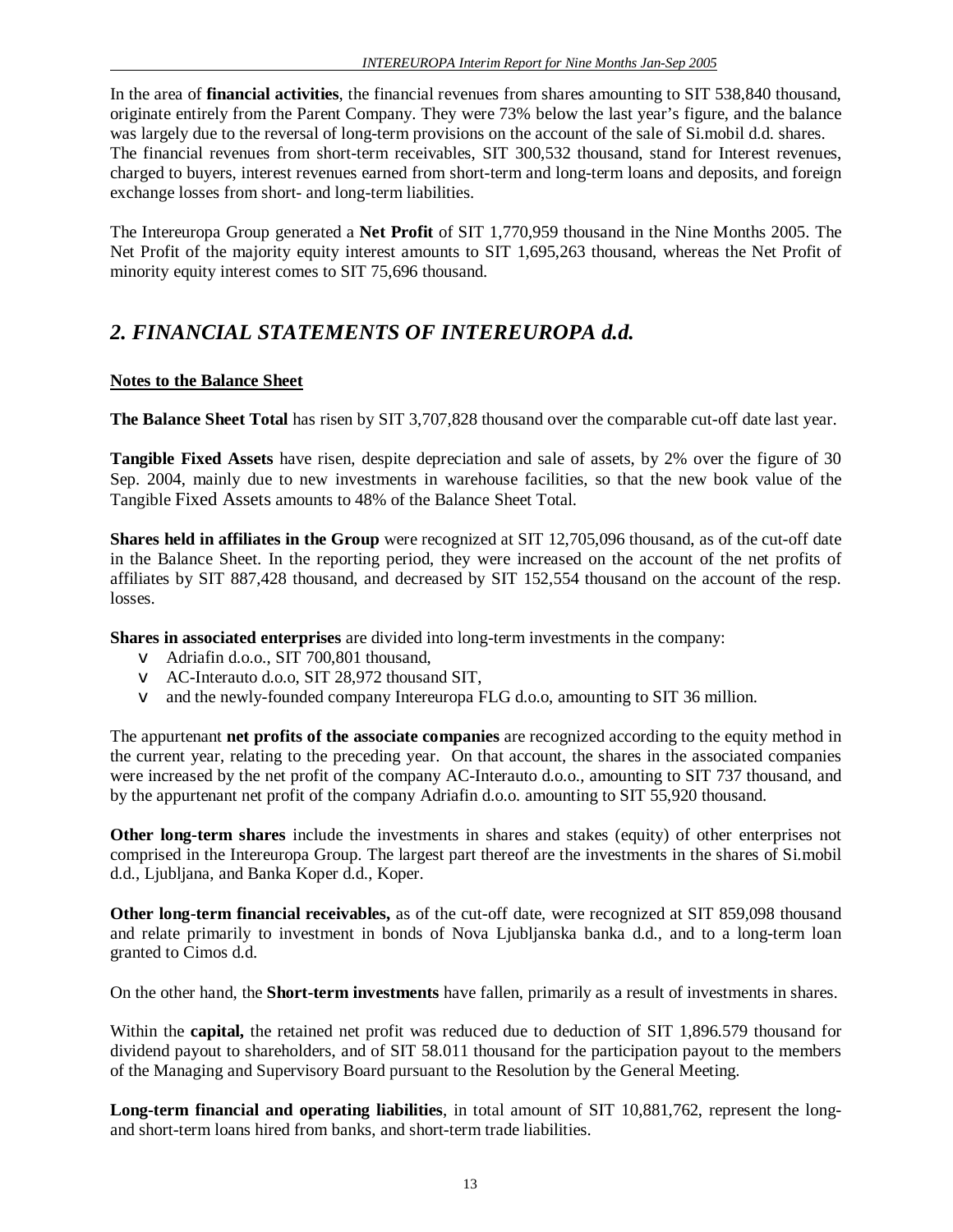#### **Notes to the Income Statement**

The **net sales revenues** came to SIT 21,341,773 thousand and were by SIST 1,335,779 thousand below the figure achieved in the comparable period last year, whereas the cost of goods, materials and services remained on the same level.

#### **Other operating revenues** comprise:

 $\overline{a}$ 

- v The surplus value of the proceeds from the Tangible Fixed Assets disposed over their net amount, SIT 529,557 thousand SIT, and
- v The item was reduced due to the use of provisions for badwill made at the takeover of target STC Celje d.d. in 2001.

The **labour costs** were lower than a year ago due to a lower number of employees and reduced amount of bonus for the performance of the Company. **Other operating expenses** stand for the fees charged by municipal authorities for the use of land.

The **Operating Profit** for the Nine Months came to SIT 871,536 thousand and was 13 % above the figure achieved in the comparable period 2004. The increase can be attributed to the profits from the sale of tangible fixed assets, and lower cost of depreciation<sup>3</sup> and wages. In the structure of the Operating Profit for the Nine Months, the surplus value (profit) from the sale of tangible fixed assets and the revenues from the reversal of long-term provisions for badwill stand for 61%.

The **Financial revenues from shares** SIT 771,848 thousand, relate to:

- $\vee$  Net profits payable this year by the affiliates to the Parent Company<sup>4</sup> under the General Meeting Resolution, amounting to SIT 233,005 thousand,
- v Dividends and participation in profit received in the amount of SIT 315,261 thousand,
- v The Profit from the sale of investments SIT 69,750 thousand,
- v Foreign exchange gains from long-term investments, amounting to SIT 153,832 thousand.

**Financial expenses** for write-offs and short-term investments relate, in full amount SIT 152,554 thousand, to the resp. losses of affiliate companies in the Group (using the equity method).

The Parent Company Intereuropa d.d. has generated a **Net Profit** of SIT 1,183,635 thousand in the Nine Months period 2005. The Operating Profit or Loss of the comparable term last year was materially affected by the financial revenues from the reversal of long-term provisions on the account of the bank guarantee to secure the acquirers of the shares of Si.mobil d.d. (SIT 1,288,484 thousand).

<sup>&</sup>lt;sup>3</sup> Mainly for the sale of freight vehicles of Intereuropa transport d.o.o. and computer equipment of Intereuropa IT d.o.o., and the sale of real estate.

<sup>4</sup> In compliance with the Slovenian Accounting Standards (SRS) and the accounting guideline, the shares in profit received at a later time reduce the specific equity revaluation adjustment and increase the financial revenues.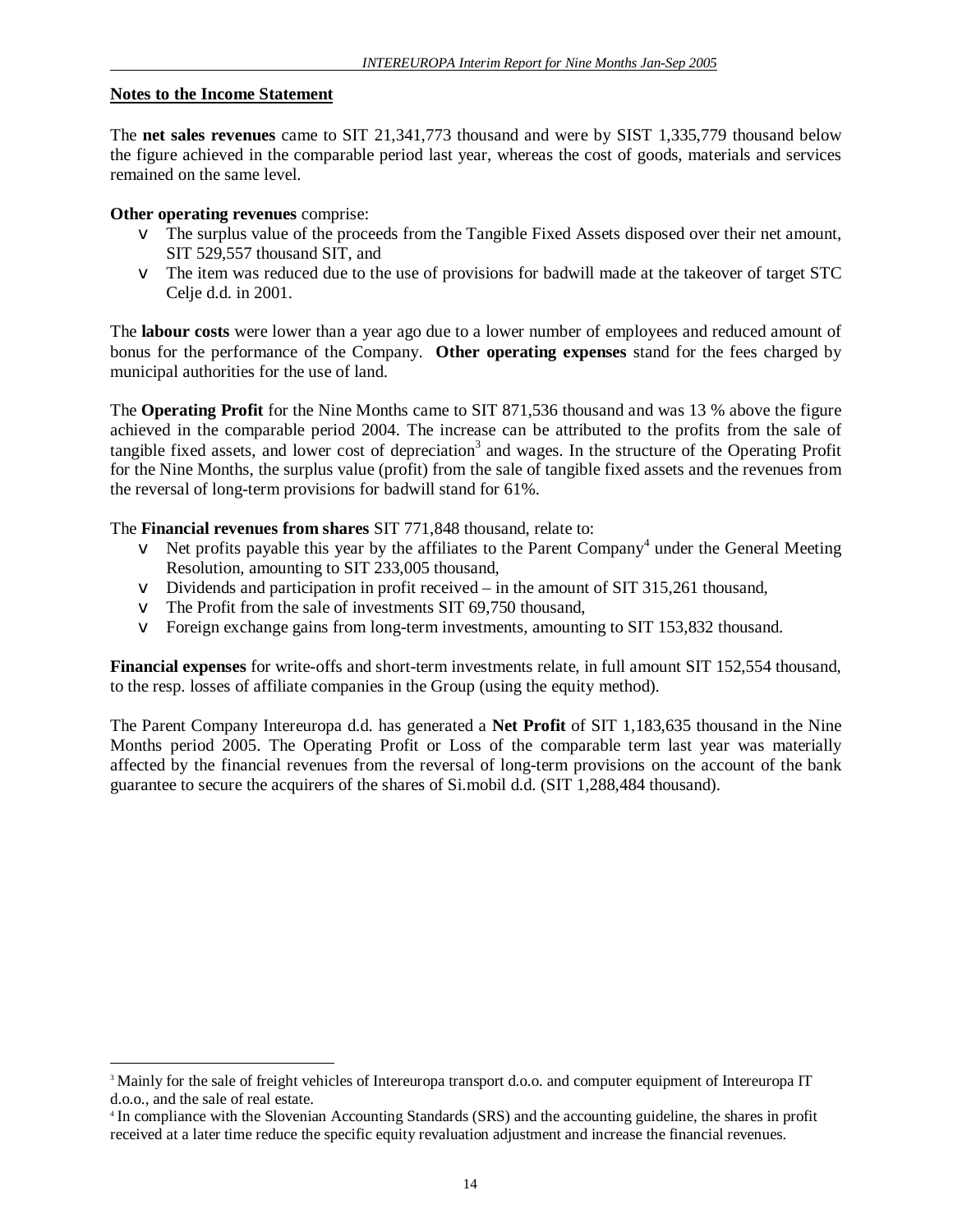# **D. CONCLUSION**

 $\overline{a}$ 

In the Nine Months 2005, Intereuropa has achieved, in real terms, the last-year's level of net sales revenues<sup>5</sup>, which means that the Company has made good for the a 6.4%-loss of income after Slovenia's accession to the EU. As regards the sales results, the Group was 8.0% below the plan, but given these positive trends and the expected additional revenues from activating the newly commissioned logistical facilities, only a minimal underachievement of targets is expected at the year-end.

In the reporting period we achieved a net profit of SIT 1.8 billion, and thereby a net return on equity of 6.7 %, which ranks Intereuropa among the successful and financially stable companies.

In the last quarter, we have prepared the developmental guidelines and the development plan of the Intereuropa Group by the year 2010, aiming to strengthen our competitive position and further growth of the Group on the European scale, and outline the strategies for achieving the goals set and the operating indexes comparable to those of European logistics providers.

Particular guidelines and goals will be defined in detail in the Plan for the year 2006.

INTEREUROPA d.d. President of the Managing Board Jože Kranjc

<sup>5</sup> Having regard that the Czech company Speka, spol. s.r.o., Prague, whose share in the sales revenues of the Group amounts to 1.7%, is no longer included in the Intereuropa Group after the first quarter of this year (2005)..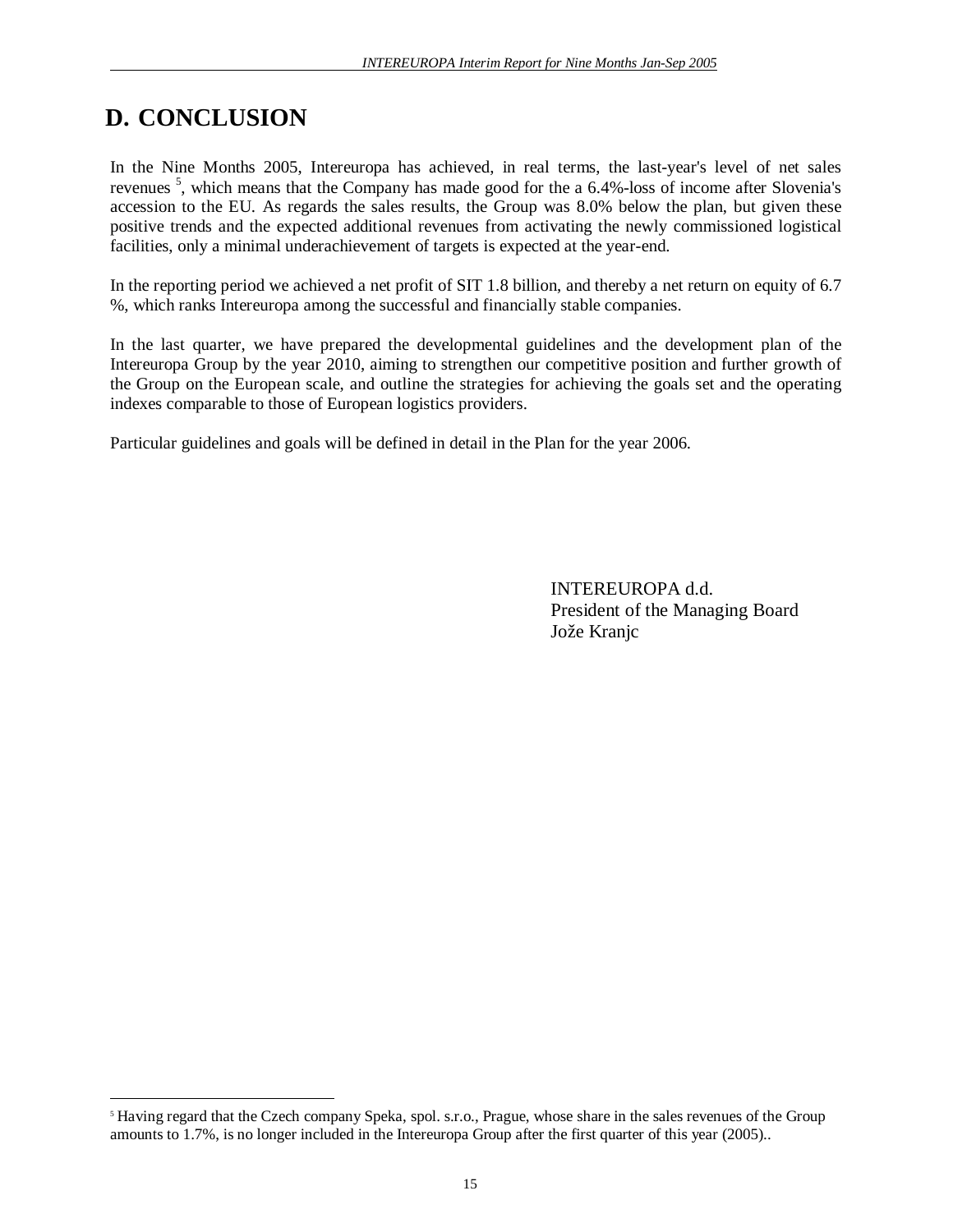# **E. ANNEX**

# *1. UNAUDITED FINANCIAL STATEMENTS OF INTEREUROPA GROUP*  **BALANCE SHEET OF THE INTEREUROPA GROUP as at 30.9.2005**

|          |                                                   |            |            | In thousend of SIT |
|----------|---------------------------------------------------|------------|------------|--------------------|
|          |                                                   | 30.09.2005 | 30.09.2004 | ind<br>05/04       |
|          | <b>ASSETS</b>                                     | 60.403.332 | 55.418.534 | 109                |
|          | <b>A. FIXED ASSETS</b>                            | 44.519.180 | 40.677.994 | 109                |
| L        | Intangible fixed assets                           | 1.559.150  | 1.630.724  | 96                 |
|          | II. Tangible fixed assets                         | 39.113.439 | 35.619.925 | 110                |
|          | III. Long-term financial investments              | 3.846.591  | 3.427.345  | 112                |
|          |                                                   |            |            |                    |
|          | <b>B. CURRENT ASSETS</b>                          | 15.477.699 | 14.136.915 | 109                |
| L        | <b>Inventories</b>                                | 25.264     | 141.887    | 18                 |
| Ш.       | Operating receivables                             | 12.559.977 | 10.630.027 | 118                |
| III.     | Short-term financial investments                  | 1.920.402  | 2.146.949  | 89                 |
| IV       | Bank deposits, cheques and cash in hand           | 972.056    | 1.218.052  | 80                 |
|          |                                                   |            |            |                    |
| C        | DEFERRED EXPENSES AND ACCRUED REVENUES            | 406.453    | 603.625    | 67                 |
|          |                                                   |            |            |                    |
|          | <b>D. OFF-BALANCE SHEET ASSETS</b>                | 5.694.203  | 3.742.319  | 152                |
|          |                                                   |            |            |                    |
|          |                                                   |            |            |                    |
|          | <b>LIABILITIES</b>                                | 60.403.332 | 55.418.534 | 109                |
|          | A. EQUITY                                         | 36.311.357 | 36.536.659 | 99                 |
|          | <b>Called capital</b>                             | 7.902.413  | 7.902.413  | 100                |
|          | II. Capital surplus                               | 2.148.636  | 2.148.636  | 100                |
|          | III. Reserves                                     | 2.659.005  | 2.659.005  | 100                |
|          | IV. Retained net profit or loss                   | 11.341.163 | 10.470.652 | 108                |
| <b>V</b> | Net profit or loss of the business year           | 1.695.263  | 2.841.332  | 60                 |
| VI.      | <b>Equity revaluation adjustments</b>             | 9.748.149  | 9.691.491  | 101                |
|          | VII. Consolidation equity adjustment              | $-897$     | $-3.423$   | 26                 |
|          | VIII. Minority shareholders' equity               | 817.625    | 826.553    | 99                 |
|          | <b>B. PROVISIONS</b>                              | 1.256.047  | 2.070.216  | 61                 |
|          | <b>C. FINANCIAL AND OPERATING LIABILITIES</b>     | 21.077.747 | 15.005.319 | 140                |
|          | a) Long-term financial and operating liabilities  | 7.404.268  | 5.097.225  | 145                |
|          | b) Short-term financial and operating liabilities | 13.673.479 | 9.908.094  | 138                |
|          | <b>D. ACCRUED EXPENSES AND DEFERRED REVENUES</b>  | 1.758.181  | 1.806.340  | 97                 |
| Е.       | OFF-BALANCE-SHEET LIABILITIES                     | 5.694.203  | 3.742.319  | $\overline{152}$   |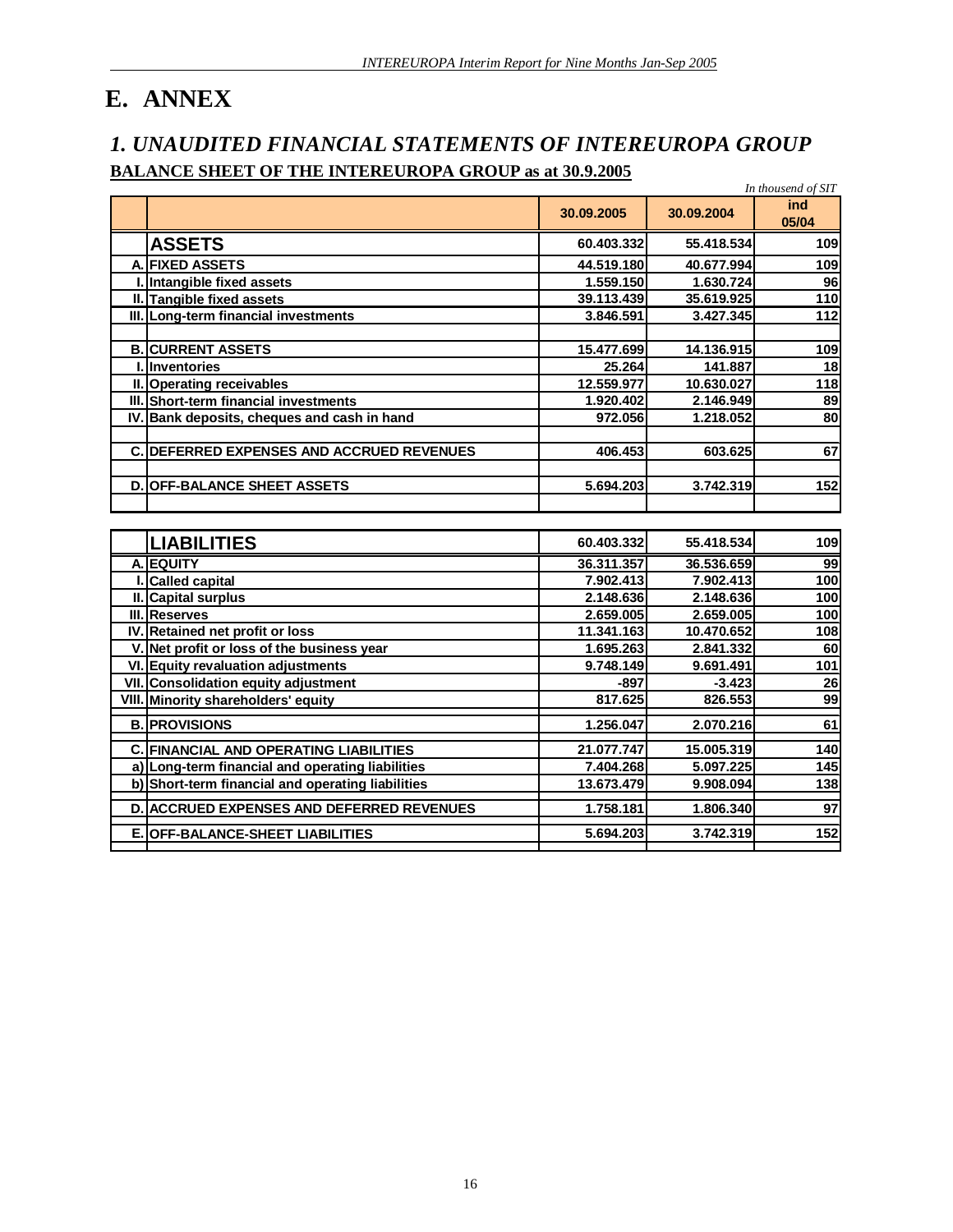## **PROFIT & LOSS ACCOUNT OF THE INTEREUROPA GROUP for the period between 1.1.2005 and 30.9.2005**

|                | In thousend of SIT                                                                      |            |            |                 |  |  |
|----------------|-----------------------------------------------------------------------------------------|------------|------------|-----------------|--|--|
|                |                                                                                         | 3Q 2005    | 3Q 2004    | ind<br>05/04    |  |  |
|                | <b>1. INET SALES REVENUES</b>                                                           | 37.162.094 | 37.946.394 | 98              |  |  |
| $\overline{2}$ | <b>CHANGES IN VALUE OF FINISHED PRODUCTS AND WORK IN PROGRESS</b><br><b>INVENTORIES</b> |            |            |                 |  |  |
|                | <b>3. CAPITALISED OWN PRODUCTS AND SERVICES</b>                                         |            |            |                 |  |  |
|                | 4. OTHER OPER. REVENUES (WITH OTHER REVALUED OPER. REVENUES)                            | 992.834    | 629.748    | 158             |  |  |
|                | 5. COSTS OF GOODS, MATERIALS AND SERVICES (a+b+c)                                       | 26.930.506 | 26.927.963 | 100             |  |  |
|                | 6. LABOUR COSTS (a+b+c)                                                                 | 6.748.726  | 7.399.379  | 91              |  |  |
|                | 7. WRITE OFFS (a+b)                                                                     | 2.180.390  | 2.144.000  | 102             |  |  |
|                | 8. Other operating expenses                                                             | 505.608    | 438.692    | 115             |  |  |
|                | 9. PARTICIPATION REVENUES (a+b+c)                                                       | 538.840    | 2.012.803  | 27              |  |  |
|                | 10. FINANCIAL REVENUES FROM LONG-TERM RECEIVABLES (a+b+c)                               | 9.172      | 12.925     | $\overline{71}$ |  |  |
|                | 11. FINANCIAL REVENUES FROM SHORT-TERM RECEIVABLES (a+b+c)                              | 300.530    | 426.647    | 70              |  |  |
|                | 12. LONG- AND SHORT-TERM INVESTMENT WRITE-OFF EXPENSES (a+b+c)                          | 21.453     |            |                 |  |  |
|                | 13. INTEREST EXPENSES AND COSTS FROM OTHER LIAB. (a+b+c)                                | 297.586    | 374.306    | 80              |  |  |
| 14.            | PROFIT OR LOSS FROM ORDINARY ACTIVITIES<br>$(1+2+3+4-5-6-7-8+9+10+11-12-13)$            | 2.319.201  | 3.744.177  | 62              |  |  |
|                | <b>15. IINCOME TAX FROM REGULAR OPERATIONS</b>                                          |            |            |                 |  |  |
|                | 16. NET PROFIT OR LOSS FROM REGULAR OPERATIONS (14-15)                                  | 2.319.201  | 3.744.177  | 62              |  |  |
|                | <b>17. IEXTRAORDINARY REVENUES</b>                                                      | 42.096     | 125.165    | 34              |  |  |
|                | 18. EXTRAORDINARY EXPENSES (A+B)                                                        | 41.950     | 39.642     | 106             |  |  |
|                | 19. PROFIT OR LOSS OUTSIDE ORDINARY ACTIVITIES (17-18)                                  | 146        | 85.523     |                 |  |  |
|                | <b>20. ICORPORATE INCOME TAX</b>                                                        | 548,388    | 923.369    | 59              |  |  |
|                | 21. NET PROFIT FROM THE ACCOUNTING PERIOD (21.a+21.b)                                   | 1.770.959  | 2.906.331  | 61              |  |  |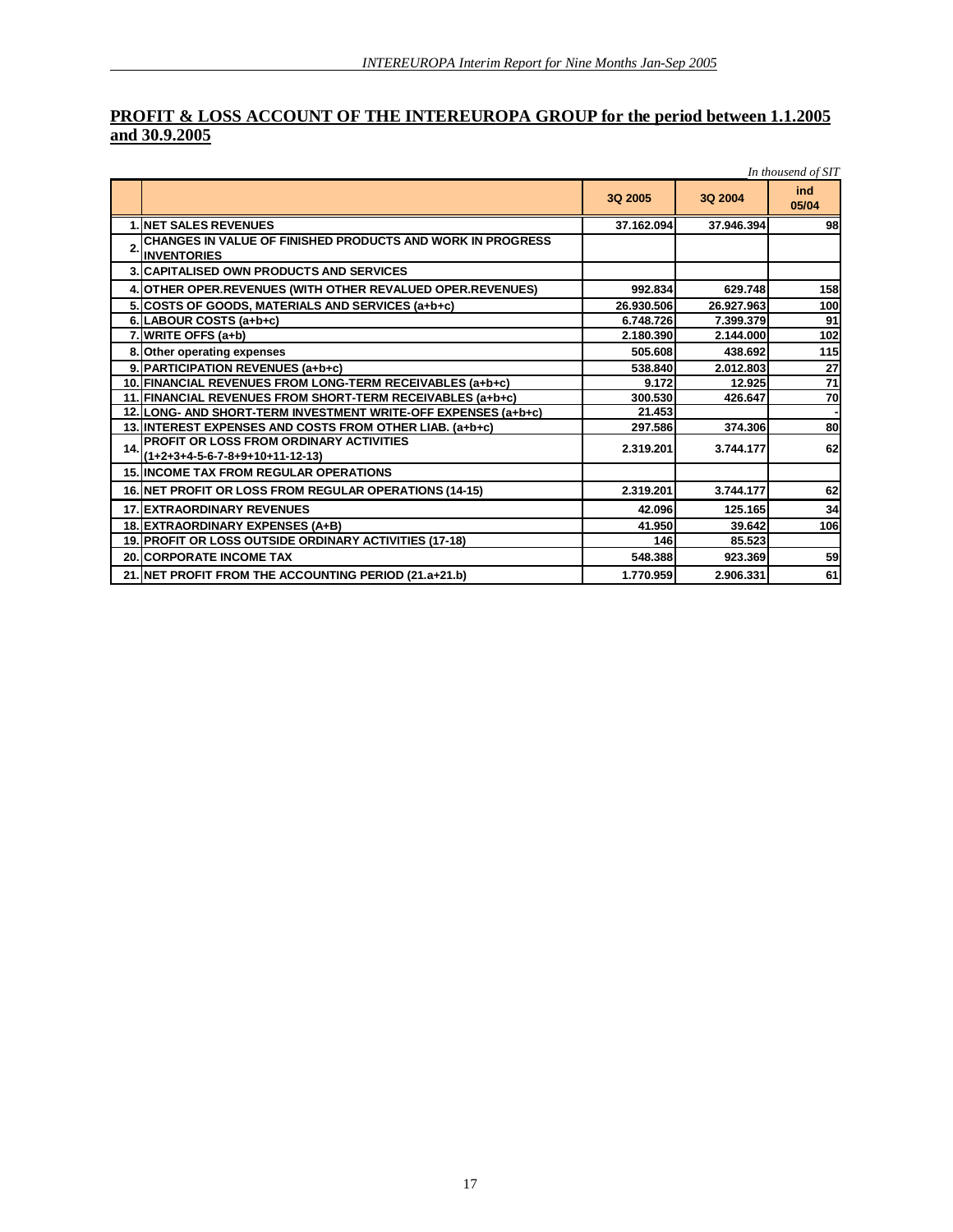# *2. UNAUDITED FINANCIAL STATEMENTS OF THE PARENT COMPANY INTEREUROPA d.d.*

# **BALANCE SHEET OF THE PARENT COMPANY INTEREUROPA d.d. as at 30.9.2005**

| In thousend of SIT                                |            |            |              |  |
|---------------------------------------------------|------------|------------|--------------|--|
|                                                   | 30.09.2005 | 30.09.2004 | ind<br>05/04 |  |
| <b>ASSETS</b>                                     | 48.805.661 | 45.097.833 | 108          |  |
| <b>A. FIXED ASSETS</b>                            | 40.448.560 | 37.271.832 | 109          |  |
| Intangible fixed assets                           | 291.783    | 304.533    | 96           |  |
| II. Tangible fixed assets                         | 23.395.331 | 21.692.020 | 108          |  |
| III. Long-term financial investments              | 16.761.446 | 15.275.279 | 110          |  |
| <b>B.ICURRENT ASSETS</b>                          | 8.110.655  | 7.355.726  | 110          |  |
| <b>Inventories</b>                                | 11.643     | 10.706     | 109          |  |
| II. Operating receivables                         | 6.133.281  | 4.700.283  | 130          |  |
| III. Short-term financial investments             | 1.819.319  | 2.430.418  | 75           |  |
| IV. Bank deposits, cheques and cash in hand       | 146.412    | 214.319    | 68           |  |
| <b>C. DEFERRED EXPENSES AND ACCRUED REVENUES</b>  | 246.446    | 470.275    | 52           |  |
| <b>D. OFF-BALANCE SHEET ASSETS</b>                | 8.068.891  | 7.604.268  | 106          |  |
| <b>LIABILITIES</b>                                | 48.805.661 | 45.097.833 | 108          |  |
| A. EQUITY                                         | 35.404.878 | 35.385.299 | 100          |  |
| Called-up capital                                 | 7.902.413  | 7.902.413  | 100          |  |
| II. Capital surplus                               | 2.148.636  | 2.148.636  | 100          |  |
| III.Reserves                                      | 2.659.005  | 2.659.005  | 100          |  |
| IV. Retained net profit or loss                   | 10.084.970 | 10.069.548 | 100          |  |
| V. Net profit or loss of the business year        | 1.183.635  | 2.914.206  | 41           |  |
| VI. Equity revaluation adjustments                | 11.426.219 | 9.691.491  | 118          |  |
| <b>B. PROVISIONS</b>                              | 1.038.793  | 1.861.598  | 56           |  |
| <b>C. FINANCIAL AND OPERATING LIABILITIES</b>     | 10.881.762 | 6.320.550  | 172          |  |
| a) Long-term financial and operating liabilities  | 2.288.609  | 944.564    | 242          |  |
| b) Short-term financial and operating liabilities | 8.593.153  | 5.375.986  | 160          |  |
| <b>D. ACCRUED EXPENSES AND DEFERRED REVENUES</b>  | 1.480.228  | 1.530.386  | 97           |  |
| <b>E. OFF-BALANCE-SHEET LIABILITIES</b>           | 8.068.891  | 7.604.268  | 106          |  |